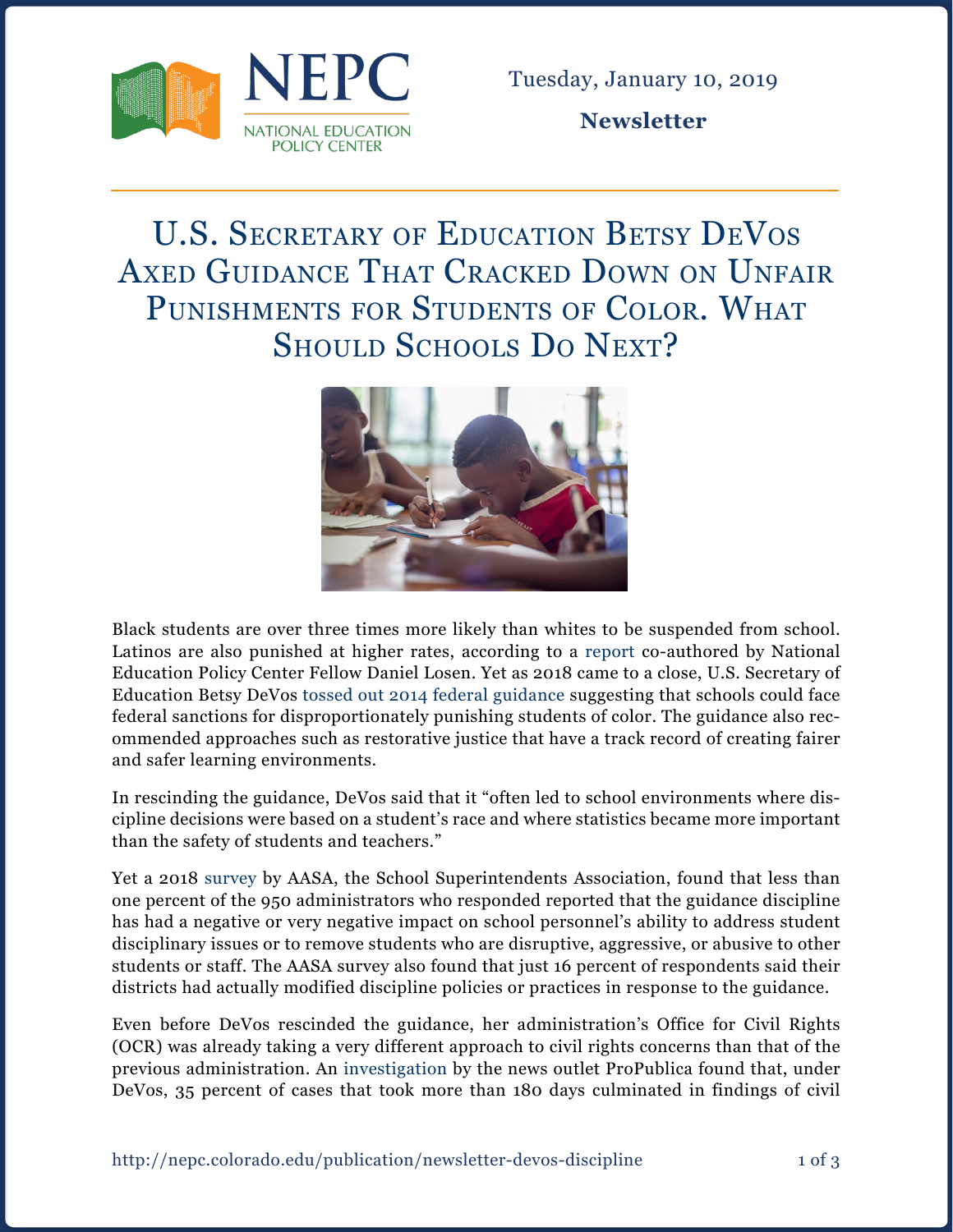rights violations of corrective changes. By contrast, 51 percent of cases resulted in violations or changes during the 15 months before she took office. The department also dropped more than 1,200 civil rights investigations begun under the previous administration.

That said, many of the [practices recommended by the 2014 guidance](http://blogs.edweek.org/edweek/rulesforengagement/2014/01/new_federal_school_discipline_guidance_addresses_discrimination_suspensions.html) have already taken hold in schools. Nothing DeVos has done prevents them from continuing. Such practices are often preventative in nature in that they emphasize the underlying causes of discipline problems. They include reinforcement of positive behaviors, social and emotional learning, intensive psychological services for students who need them, and professional development on classroom management, conflict resolution, and de-escalation approaches.

NEPC's [Schools of Opportunity project](http://schoolsofopportunity.org/) recognizes high schools that emphasize equity and excellence in order to provide all students with the chance to succeed. "Creating and maintaining a healthy school culture, with attention to diversity and to reassessing student discipline policies" is one of the [10 criteria](http://schoolsofopportunity.org/selection-criteria) used to evaluate applicants. The honorees offer several examples of how schools might continue to implement fair and effective school discipline policies, long after the federal guidance is gone. For example:

- Revere High School in Massachusetts was [recognized](https://www.washingtonpost.com/news/answer-sheet/wp/2017/03/13/academics-are-only-part-of-the-education-this-school-offers-its-diverse-student-body/?utm_term=.282e8ef657dc) for teaching anti-bullying lessons incorporated into subject area instruction.
- • Like multiple Schools of Opportunity honorees, Boulder Colorado's New Vista High was [lauded](http://schoolsofopportunity.org/recipient-details/new-vista-high-school) for using restorative justice approaches that require students who break the rules to take responsibility for their actions in a student-run dialogue in which students, staff, and members of the community devise ways to repair the harm caused by the infraction.
- • Quilcene School in Washington was [singled out](http://schoolsofopportunity.org/recipient-details/quilcine-school) for handling disciplinary issues with a "response continuum" with consequences ranging from informal conferencing to justice circles for everybody involved. The school was also praised for employing a disciplinary specialist trained in restorative practices who works with staff to ensure that students don't fall behind on academic work when punishments do include out-of-school time.

Approaches like these are designed to reduce the odds that students of color will face disciplinary sanctions by creating a school culture that is welcoming to all. And when rules are broken, the goal is to encourage students to learn from their mistakes rather than face punishments such as suspension that actually reduce educational opportunities by excluding them from the learning environment.

An NEPC policy brief entitled *[Law and Order in School and Society](https://nepc.colorado.edu/publication/law-and-order)* offers several recommendations for research-based approaches to student discipline that reduce the odds of unfairly targeting students of color. These recommendations include:

• Redirecting funds currently spent on school police officers to expenditures that have demonstrated the ability to create a safer learning environment by increasing student engagement and social connectivity. Such expenditures include hiring more guidance counselors, implementing a social and emotional learning cur